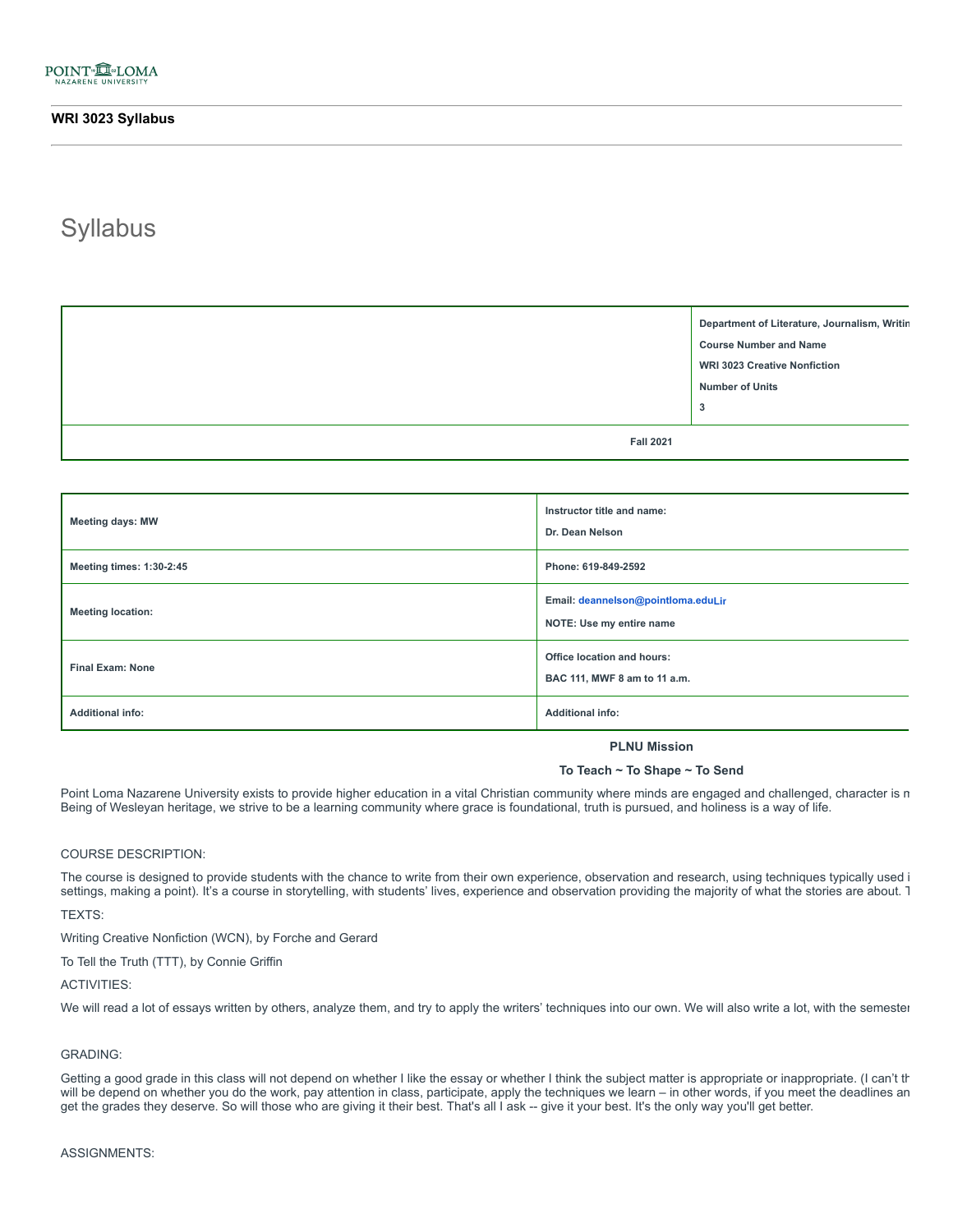Every Monday a minimum of two pages (typed, double spaced) of your original writing is due. It can be longer (but not a lot!) It can be pages of a work in p a first draft, or something you cranked out during lunch before this class, just to fulfill a requirement. I want thoughtful effort put into this assignment. It's the the semester it can be a rewrite of something you're trying to refine.

There will also be reading responses due on most days, based on pages from the texts (see Assignment Schedule). These can be 1-2 pages, typed, doub main points of the readings, and What did the readings make you think about? Regarding that second question, I'm mostly interested in how you can apply

Each weekly writing and reading assignment is worth 10 points. The larger projects are worth more.

Each student will turn in a portfolio of his or her writing at the end of the semester, due no later than the final exam. The portfolio will consist of four parts:

- 1). An essay
- 2). A story from your experience where you are the main character
- 3). A story about someone else
- 4). A story in the voice of someone else

# **COURSE CREDIT HOUR INFORMATION**

In the interest of providing sufficient time to accomplish the stated Course Learning Outcomes, this class meets the PLNU credit hour policy for a 3 unit cla will spend a minimum of 37.5 participation hours per credit hour on their coursework. For this course, students will spend an estimated 112.5 total hours me are provided in the Canvas modules.

# **ASSESSMENT AND GRADING**

Student grades will be posted in the Canvas grade book no later than midnight on Tuesday of each week beginning in Week Two of this course. It is import these comments are intended to help students improve their work. Final grades will be posted within one week of the end of the class. Grades will be base

| А        | в             | С             |               |                |
|----------|---------------|---------------|---------------|----------------|
| A 93-100 | $B + 87 - 89$ | $C+77-79$     | $D+67-69$     | F Less than 59 |
| A-90-92  | 83-86<br>B    | $C$ 73-76     | D 63-66       |                |
|          | B-80-82       | $C - 70 - 72$ | $D - 60 - 62$ |                |

**Standard Grade Scale Based on Percentages**

# **STATE AUTHORIZATION**

State authorization is a formal determination by a state that Point Loma Nazarene University is approved to conduct activities regulated by that state. In ce University is not authorized to enroll online (distance education) students. If a student moves to another state after admission to the program and/or enrolli and/or course will depend on whether Point Loma Nazarene University is authorized to offer distance education courses in that state. It is the student's res physical location. Refer to the map on [State Authorization](https://www.pointloma.edu/offices/office-institutional-effectiveness-research/disclosures) to view which states allow online (distance education) outside of California.

# **INCOMPLETES AND LATE ASSIGNMENTS**

All assignments are to be submitted/turned in by the beginning of the class session when they are due—including assignments posted in Canvas. Incomp circumstances.

# **PLNU COPYRIGHT POLICY**

Point Loma Nazarene University, as a non-profit educational institution, is entitled by law to use materials protected by the US Copyright Act for classroom violate the law.

# **PLNU ACADEMIC HONESTY POLICY**

Students should demonstrate academic honesty by doing original work and by giving appropriate credit to the ideas of others. Academic dishonesty is the one's own when in reality they are the results of another person's creativity and effort. A faculty member who believes a situation involving academic disho assignment or examination, or, depending on the seriousness of the offense, for the course. Faculty should follow and students may appeal using the proce definitions of kinds of academic dishonesty and for further policy information.

# **PLNU ACADEMIC ACCOMMODATIONS POLICY**

While all students are expected to meet the minimum standards for completion of this course as established by the instructor, students with disabilities may aids/services. At Point Loma Nazarene University (PLNU), these students are requested to register with the Disability Resource Center (DRC), located in t 849-2486). The DRC's policies and procedures for assisting such students in the development of an appropriate academic adjustment plan (AP) allows PL the Americans with Disabilities Act. Section 504 (a) prohibits discrimination against students with special needs and guarantees all qualified students equa After the student files the required documentation, the DRC, in conjunction with the student, will develop an AP to meet that student's specific learning nee faculty who teach courses in which the student is enrolled each semester. The AP must be implemented in all such courses.

If students do not wish to avail themselves of some or all of the elements of their AP in a particular course, it is the responsibility of those students to notify that DRC students speak with their professors during the first two weeks of each semester about the applicability of their AP in that particular course and/o elements of their AP in that course.

# **PLNU ATTENDANCE AND PARTICIPATION POLICY**

# **Face-to-Face Format**

Regular and punctual attendance at all classes is considered essential to optimum academic achievement. If the student is absent from more than 10 perc report which may result in de-enrollment. If the absences exceed 20 percent, the student may be de-enrolled without notice until the university drop date or and participation. See Academic Policies $L_{\text{I}}$  in the Undergraduate Academic Catalog.

#### **Hybrid Format**